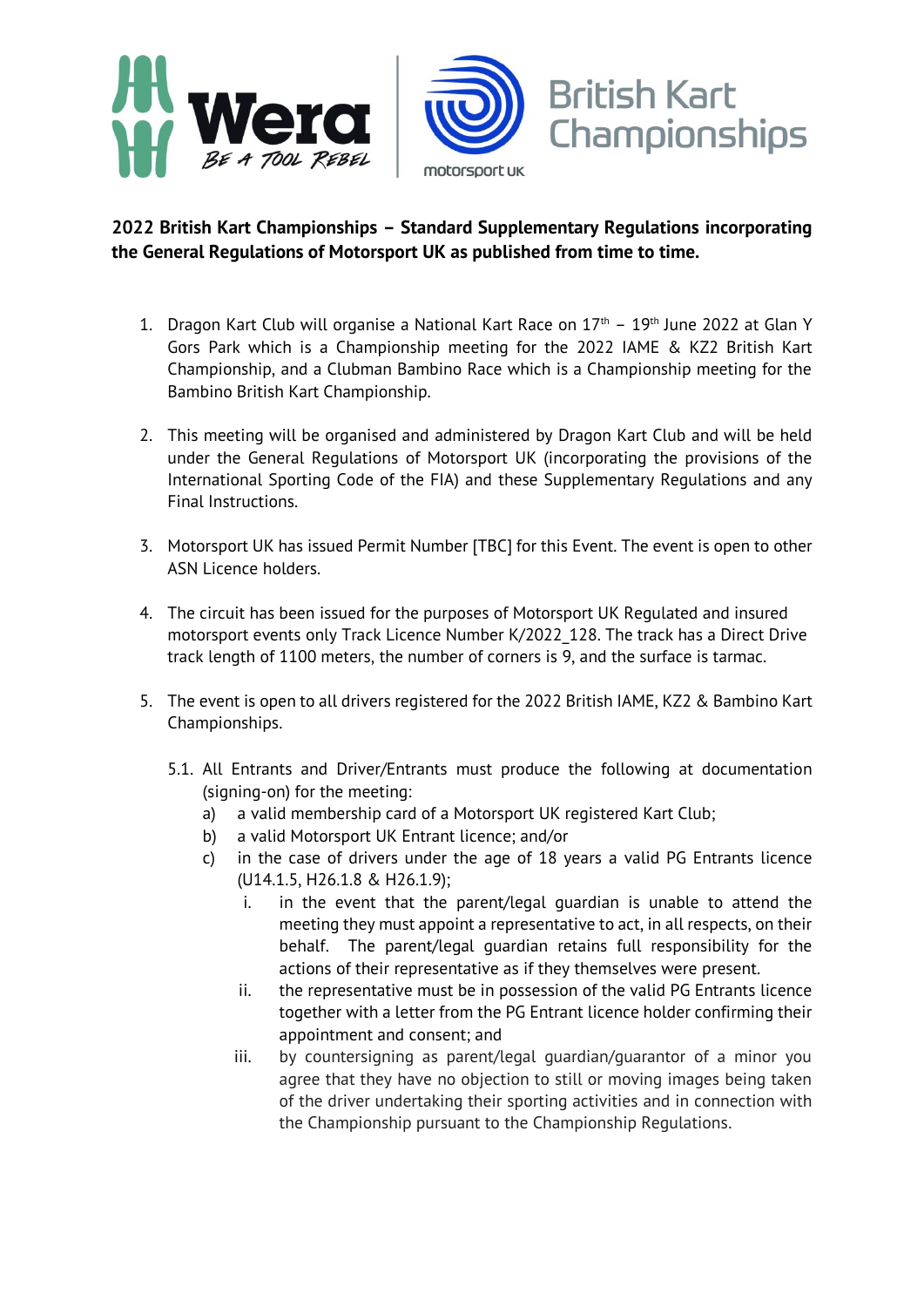- d) a valid Motorsport UK Kart National licence, as a minimum, or be in possession of a valid CIK-FIA International Licence, together with their ASN's written consent (H.25.2.1 and FIA ISC Article 2.3.7.b applies);
- e) In respect of any driver hosted by a Team as per 1.3.5.1 of the Championship Regulations the Team shall for all material purposes under these Regulations be considered to be treated as an Entrant of the driver and therefore must at all material times be in possession of the PG licence holders signed authority.
- 6. This meeting constitutes a round of the 2022 British IAME, KZ2 & Bambino Kart Championships:
- 6.1. the timetable for the weekend will be announced in any Final Instructions issued directly to all registered Competitors prior to the meeting via email.
- 6.2. Signing-on and Scrutineering times will be included in the Final Instructions:
	- a) it is imperative that Competitors adhere to the times allocated to avoid undue delays. If any Competitor fails to sign-on or complete scrutineering in the allotted time they may be reported to the Race Director and/or Stewards of the Meeting who may impose a penalty that may include Missing a Practice, Timed Qualifying or race.
	- b) if it is anticipated that you will be unable to make the allotted times for exceptional and valid reasons then please advise the Championship Coordinator who, following liaison with the Race Director, may make alternative arrangements. If this is not possible 6.2a) above applies.
- 7. Meeting Format
	- Friday Practice
	- Saturday Practice, Timed Qualification, Heats
	- Sunday Warm Up, continuation of Heats, Repechage (if applicable) Pre-Final & Final
	- 7.1. Grid positions will be determined by Timed Qualifying as prescribed in the 2022 British IAME, KZ2 & Bambino Championship Regulations.
	- 7.2. The maximum grid for Direct Drive is 34 and for Gearbox is 26.
- 8. Judges of Fact
	- The nominated Officials are Judges of Fact in respect of the following and will be confirmed by name in the Final Instructions and/or Event Bulletin:
		- a) For vehicle eligibility: the Chief Scrutineer & Technical Commissioner;
		- b) For noise readings: the Environmental Scrutineer;
		- c) For number of laps completed: the Timekeepers;
		- d) For first across the finish line: the Timekeepers; and
		- e) For race starts: the Starter and Assistant Starter.
		- f) For track limits: all Clerks and observers who may at their discretion use any camera facilities officially at their disposal.
		- g) For front fairing infringements



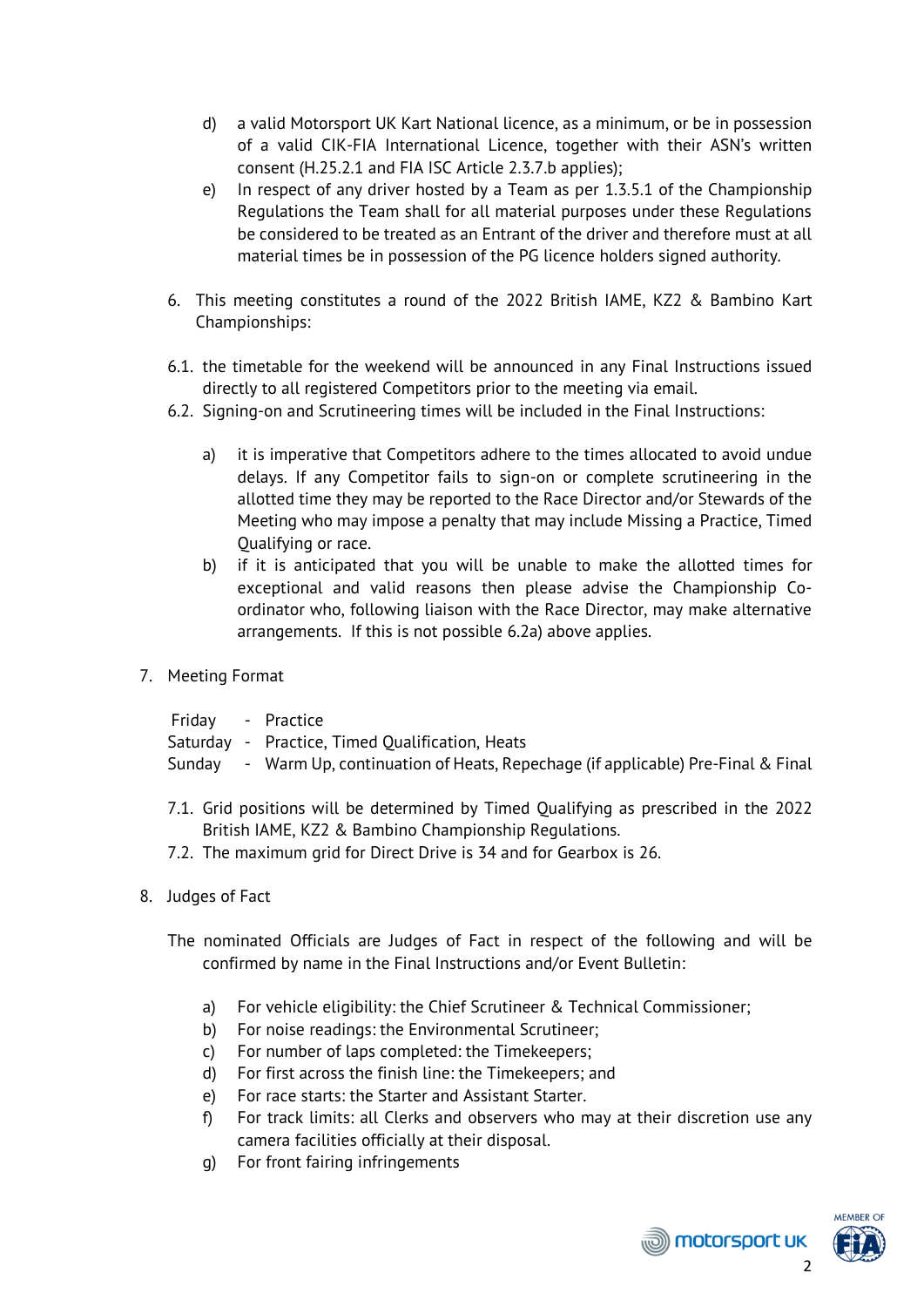## 9. Awards

Trophies will be presented per round, per class to the highest 3 drivers classified.

10. Entries

- 10.1. The entry fee is £215 for IAME & Bambino Classes & £190 for KZ2 class
- 10.2 Entries must be submitted through the online entry system via the British Kart Championship Website
	- a) entries must be accompanied with the correct fee;
	- b) it is the Competitor's responsibility to ensure the entry is submitted on time and all required details are completed. Entry to the event may be refused if details are not complete and/or the fee not received;
	- c) for any queries with entries, please email the Championship Co-ordinator [Danielle.short@motorsportuk.org;](mailto:Danielle.short@motorsportuk.org)
	- d) entries for the event open on or as soon as practicable after  $1<sup>st</sup>$  March and close at noon, 10 days prior to the event;
	- e) the minimum entry for each Class is 10; and

Please refer to the Championship Regulations, Section 3 for more information.

11. Officials:

The listed officials will be present.

- 11.1. The Championship Organisers and the Club reserve the right to change Officials when necessary, a list of Officials will be published in the Final Instructions and/or via Event Bulletin:
	- a) Stewards of the Meeting TBA
	- b) Race Director/Clerk of the Course Nigel Edwards
	- c) Deputy Clerk(s) TBA
	- d) Secretary of the Meeting & Championship Co-ordinator– Danielle Short
	- e) Chief Timekeeper Ian Rogers
	- f) Safeguarding Officer TBA
- 12. Provisional Results & Results:
	- 12.1 provisional results will be published as soon as possible after each Timed Qualifying/Heat/Repechage (if any) and Final;
	- 12.2 they will be posted on the official notice board located on the British Kart Championship Website. It is the Competitors responsibility to check the results once posted; and
	- 12.3 results published during the weekend will also be online [www.motorsport](http://www.motorsport-timing.co.uk/)[timing.co.uk](http://www.motorsport-timing.co.uk/)
- 13. Judicial:
	- 13.1. Protests must be made in accordance with the General Regulations.
	- 13.2. All Judicial procedures will be conducted in conformity with the applicable General Regulations.



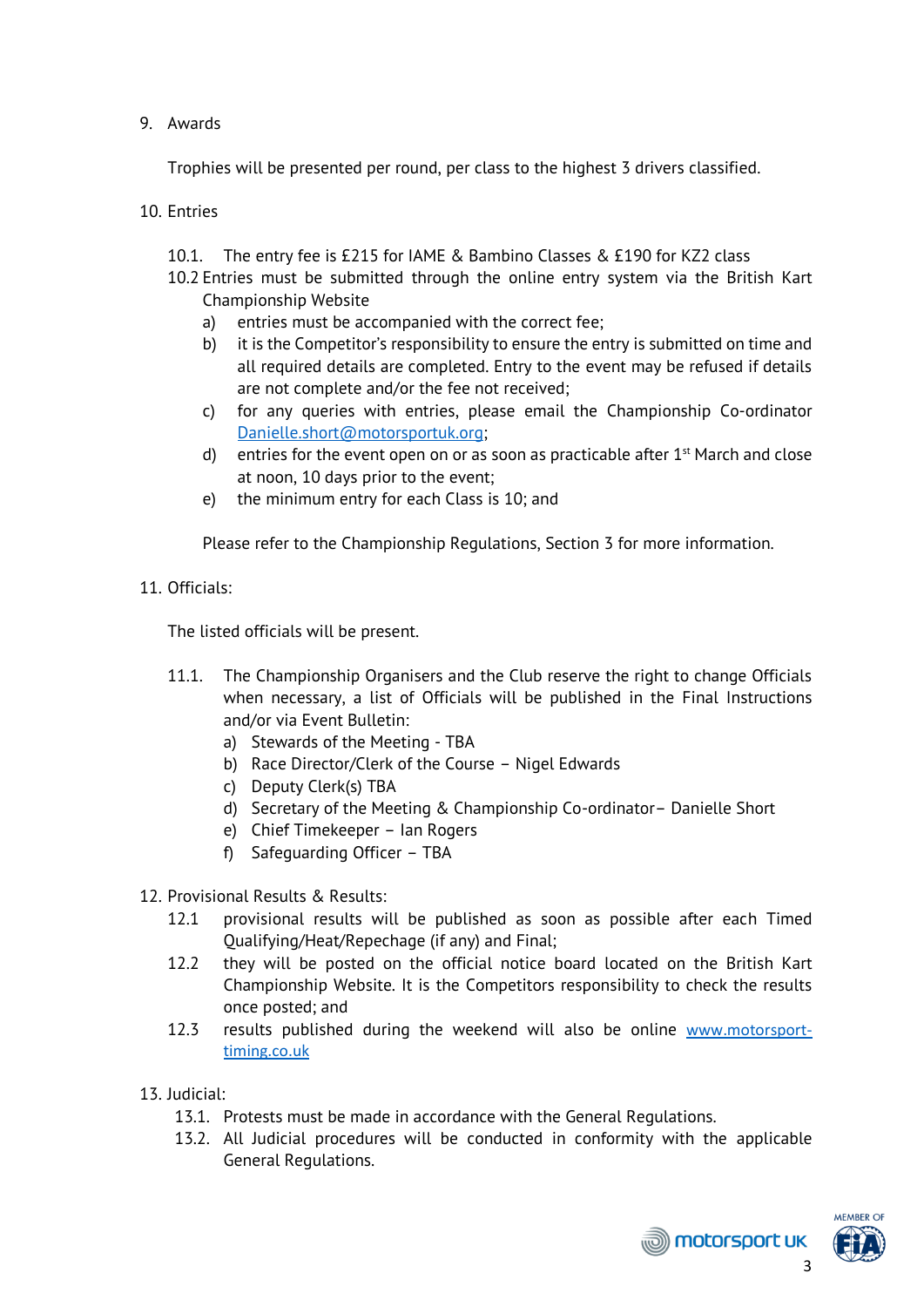## 14. Technical

- 14.1 All karts must comply with the 2022 Motorsport UK Yearbook incorporating as applicable the Karting Yearbook and the 2022 British IAME,KZ2 & Bambino Kart Championship Regulations (any reference to CIK regulations refers to the CIK 2022 Annuaire);
- 14.2 Competitors will be identified by their number plate and must use the number assigned following registration, as per the Championship Regulations;
- 14.3 Tyre regulations are as detailed Championships Regulation 4.5; it is the competitors' responsibility to order their tyres by the closing of entries for that meeting. Tyres can be ordered via British Kart Championships.
- 14.4 The scales and check weights provided for Competitors' use are deemed to be correct on the day;
- 14.5 Noise is a particular concern at most venues and noise readings will be taken during the meeting:
	- a) any kart exceeding the class noise limit, please also refer to any Club specific rules on noise limits will be shown the mechanical flag and must leave the circuit directly into and remain in parc ferme until permitted to leave by the Chief Scrutineer who may delegate this function to another official of the meeting;
- 14.6 The starting of engines is prohibited in your paddock area and only permitted in the designated area and then only by permission of the Chief Scrutineer or his deputy (U.12.7 applies);
	- a) the club may impose a fine of up to £50 for failing to comply for the first offence;
	- b) any further offence(s) may lead to disqualification from the event; and
	- c) excessive revving of engines is not permitted and the maximum engine running time is 10 seconds.
- 14.7 Control Fuel only is in operation in accordance with the Championship Regulations. It is the competitors' responsibility to order their fuel by the closing of entries for that meeting.
- 14.8 Transponders must be fitted in accordance with Motorsport UK Karting Yearbook Appendix 4 Section F
- 15. Race start/stoppage will be as per the 2022 British Kart Championship Regulations applicable to the relevant class.
- 16. Venue Access & Parking Instructions
	- (i) Circuit access is permitted only from 09.00am on the Thursday immediately prior to the meeting.
	- (ii) Paddock/Pit areas will be assigned on a first come first served basis upon your arrival at the venue. It is important that you park within your allocated area in the Paddock. If you don't you may be required to move and which will be treated as the instruction of an official of the meeting.
	- (iii) It is not permitted to reserve pit bays and/or to mark off areas.



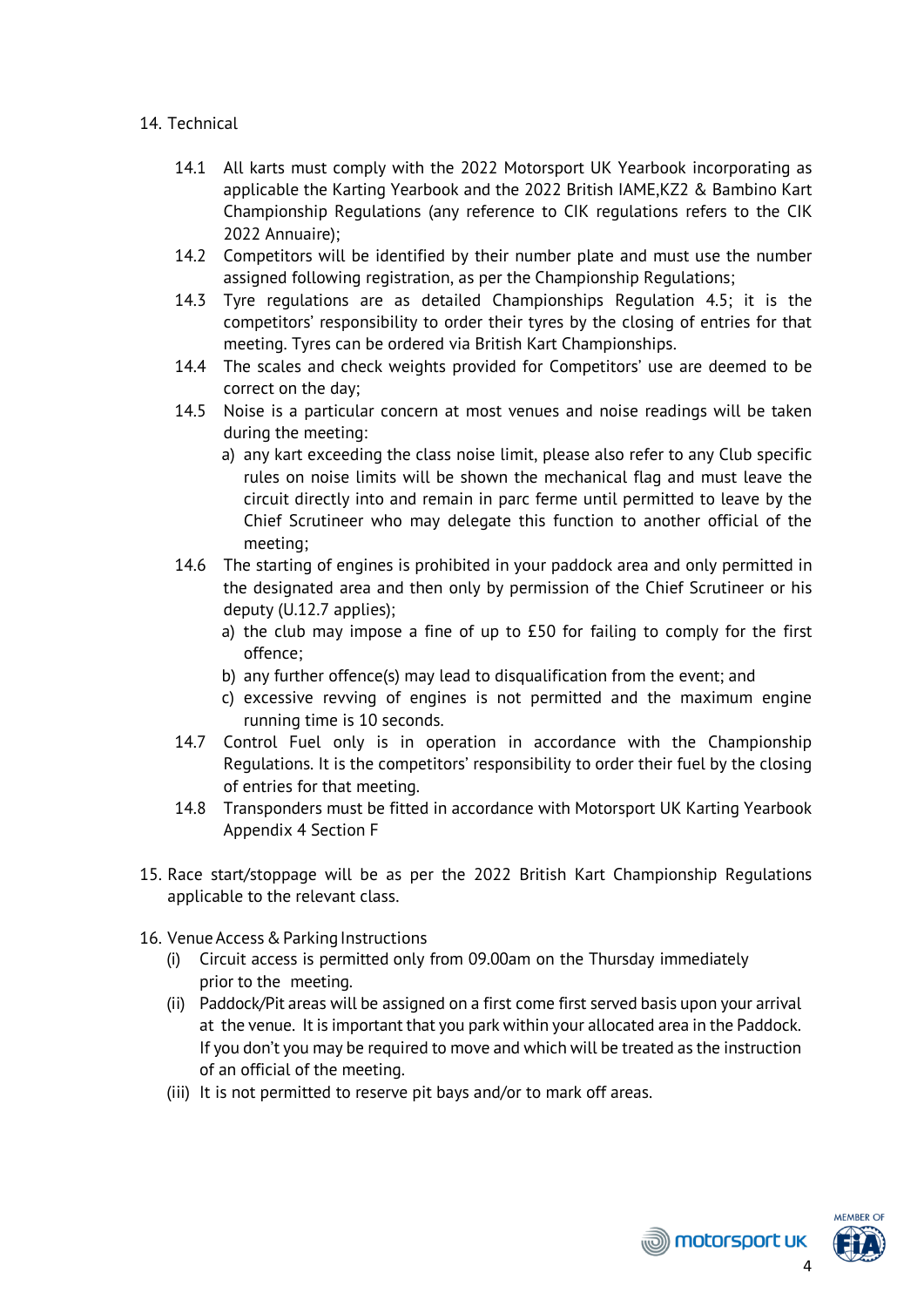- (iv) Should you wish to leave your awning on-site from a previous meeting, in preparation of the forthcoming Championship Meeting then you will need to submit your request in writing in advance to the Championship Co-ordinator. The request will be considered by the Championship Organisers and only upon written confirmation are you permitted to do so, and this will be at your own risk and is not insured by Motorsport UK. Without the necessary agreement you will be required to move at the request of the Championship Organiser.
- (v) Under no circumstances is the pegging down of awnings or breaking of the paddock surface permitted. If this occurs, you shall be liable for the cost of all repairs.
- (vi) Competitors and Teams must ensure all trailing cables are certified (current PAT test or similar) as safe to handle and are suitably covered with cable protection matts or other suitable means to ensure there are no tripping hazards.
- (vii) Cars will be prohibited in the paddock, and should you need to drop-off items you will be required to leave your contact details, i.e., name and contact number with the Paddock Official. You will be required to then remove your vehicle to an assigned parking area, and should any person refuse the Officials request this will be reported to the Stewards of the Meeting and which will be treated as the instruction of an official of the meeting.
- (viii)All cars and vehicles used for overnight accommodation will be parked in a separate area.
- 17. Health & Safety
	- 17.1 At all times whilst in the confines of the venue Competitors should comply with the circuit Health& Safety guidance notes available on the Club Official Notice Board. Please also refer to the Kart Paddock Safety document available on the Motorsport UK Website.
	- (i) Smoking or vaping/electronic cigarettes on the dummy grid, circuit or parc ferme is prohibited.
	- (ii) Competitors & Teams are responsible for removal of all waste from their paddock area including but not limited to tyres & fuel drums/cans. Domestic rubbish must be placed in the bins provided. Tyres identified to an Entrant and removed by the Organisers shall be subject of an environmental charge for disposal and which must be paid prior to the next Event entered and or on demand of Motorsport UK.
	- 17.2 Stepladders or temporary structures used for viewing adjacent to the circuit perimeter are prohibited.
- 18. General
	- 18.1 Parking of cars, caravans and motorhomes is not permitted in the paddock area and must be in the designated car parking area.
	- 18.2 Only drivers holding a full RTA licence and who are insured for the vehicle are permitted to drive within the confines of the facility. You may be required to produce evidence of ownership and RTA licence by any official of the meeting or designated person. Failure to produce on request will be treated as a breach of the General Regulations.
	- 18.3 The running of engines is NOT permitted between the hours of 18:00 and 09:00 hours on weekdays and Saturday, and 18:00 and 10:00 hours on Sundays.
	- 18.4 All generators must be switched off by 11pm and not switched on again until